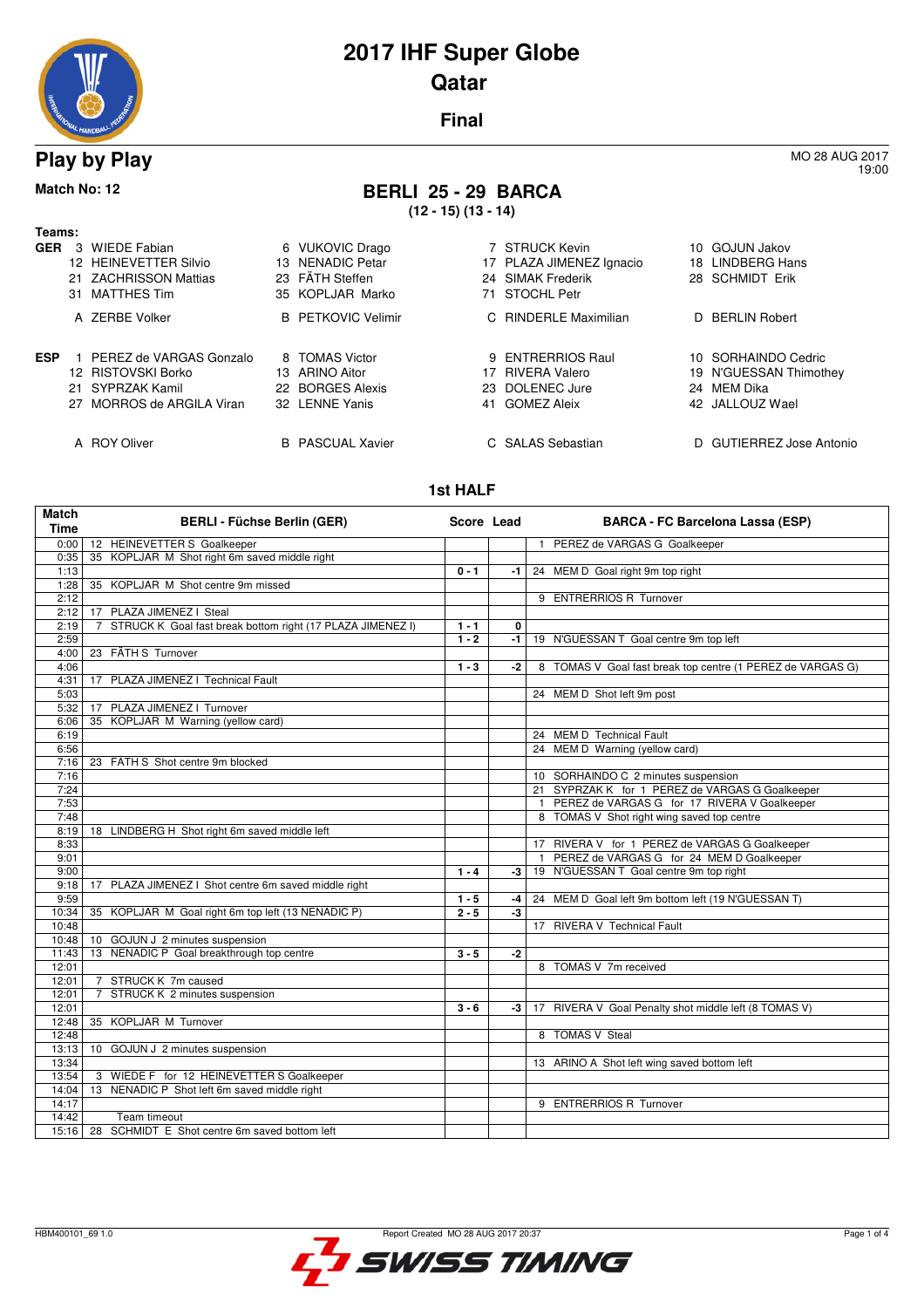

# **2017 IHF Super Globe Qatar**



**Final**

19:00

### **BERLI 25 - 29 BARCA**

**(12 - 15) (13 - 14)**

| Match<br><b>Time</b> | <b>BERLI - Füchse Berlin (GER)</b>                      | Score Lead         |                      | <b>BARCA - FC Barcelona Lassa (ESP)</b>                     |
|----------------------|---------------------------------------------------------|--------------------|----------------------|-------------------------------------------------------------|
| 15:23                |                                                         | $3 - 7$            | -4                   | 8 TOMAS V Goal fast break bottom left (17 RIVERA V)         |
| 15:24                | B PETKOVIC V Warning (yellow card) bench punishment     |                    |                      |                                                             |
| 15:35                | 12 HEINEVETTER S for 10 GOJUN J Goalkeeper              |                    |                      |                                                             |
| 16:03                | 28 SCHMIDT E Goal centre 6m bottom right (35 KOPLJAR M) | $4 - 7$            | -3                   |                                                             |
| 16:45                |                                                         | $4 - 8$            | $-4$                 | 9 ENTRERRIOS R Goal centre 9m bottom left                   |
| 17:20                | 18 LINDBERG H Goal right 6m bottom left (13 NENADIC P)  | $\overline{5} - 8$ | -3                   |                                                             |
| 17:52                |                                                         |                    |                      | 9 ENTRERRIOS R 7m received                                  |
| 17:52                | 7 STRUCK K 7m caused                                    |                    |                      |                                                             |
| 17:52                | 7 STRUCK K 2 minutes suspension                         |                    |                      |                                                             |
| 18:01                |                                                         | $5 - 9$            | -4                   | 17 RIVERA V Goal Penalty shot bottom right (9 ENTRERRIOS R) |
| 18:32                | 3 WIEDE F Shot right 6m saved middle right              |                    |                      |                                                             |
| 18:40                |                                                         | $5 - 10$           | -5                   | PEREZ de VARGAS G Goal centre 9m top centre<br>1.           |
| 18:52                | 23 FÄTH S for 12 HEINEVETTER S Goalkeeper               |                    |                      |                                                             |
| 19:29                | 23 FÄTH S Shot centre 9m saved bottom right             |                    |                      |                                                             |
| 19:38                | 12 HEINEVETTER S for 18 LINDBERG H Goalkeeper           |                    |                      |                                                             |
| 19:48                |                                                         | $5 - 11$           | -6 I                 | 42 JALLOUZ W Goal right 9m bottom left                      |
| 20:34                |                                                         |                    |                      | 13 ARINO A 2 minutes suspension                             |
| 20:49                | 35 KOPLJAR M Goal centre 9m bottom centre               | $6 - 11$           | -5                   |                                                             |
| 21:12                |                                                         |                    |                      | 9 ENTRERRIOS R for 1 PEREZ de VARGAS G Goalkeeper           |
| 21:36                |                                                         |                    |                      | 42 JALLOUZ W Shot centre 9m saved top centre                |
| 21:55                |                                                         |                    |                      | 42 JALLOUZ W Turnover                                       |
| 21:55                | 13 NENADIC P Steal                                      |                    |                      |                                                             |
| 22:02                | 13 NENADIC P Goal fast break middle left                | $7 - 11$           | -4                   |                                                             |
| 22:25                |                                                         |                    |                      | 21 SYPRZAK K Technical Fault                                |
| 23:20                | 13 NENADIC P Shot centre 9m blocked                     |                    |                      |                                                             |
| 23:37                | 23 FÄTH S Goal breakthrough middle left                 | $8 - 11$           | $-3$                 |                                                             |
| 23:58                |                                                         | $8 - 12$           | -4                   | 24 MEM D Goal breakthrough bottom centre                    |
| 24:29                | 13 NENADIC P Goal centre 9m bottom right                | $9 - 12$           | -3                   |                                                             |
| 24:42                |                                                         |                    |                      | 9 ENTRERRIOS R Shot centre 9m blocked                       |
| 24:57                | 13 NENADIC P Technical Fault (FB)                       |                    |                      |                                                             |
| 24:57                | B PETKOVIC V 2 minute suspension bench punishment       |                    |                      |                                                             |
| 25:11                |                                                         |                    |                      | Team timeout                                                |
| 25:21                |                                                         | $9 - 13$           | -4                   | 24 MEM D Goal centre 9m top left                            |
| 25:47                | 35 KOPLJAR M for 12 HEINEVETTER S Goalkeeper            |                    |                      |                                                             |
| 25:59                | 12 HEINEVETTER S for 35 KOPLJAR M Goalkeeper            |                    |                      |                                                             |
| 26:05                | 13 NENADIC P Goal centre 9m bottom right                | $10 - 13$          | $-3$                 |                                                             |
| 26:35                |                                                         |                    |                      | 9 ENTRERRIOS R Shot left 9m saved bottom centre             |
| 27:07                | 28 SCHMIDT E Goal centre 6m bottom right (3 WIEDE F)    | $11 - 13$          | -2                   |                                                             |
| 27:20                |                                                         | $11 - 14$          | $\overline{\cdot 3}$ | 9 ENTRERRIOS R Goal centre 6m bottom left                   |
| 27:53                | 28 SCHMIDT E Goal centre 6m bottom left (13 NENADIC P)  | $12 - 14$          | $-2$                 |                                                             |
| 28:29                |                                                         | $12 - 15$          | $\overline{\cdot 3}$ | 8 TOMAS V Goal right wing top left (23 DOLENEC J)           |
| 29:04                | 13 NENADIC P Shot centre 9m missed                      |                    |                      |                                                             |
| 29:42                | 28 SCHMIDT E 2 minutes suspension                       |                    |                      |                                                             |
| 29:59                |                                                         |                    |                      |                                                             |
|                      |                                                         |                    |                      | 9 ENTRERRIOS R Technical Fault                              |

#### **2nd HALF**

| <b>Match</b><br>Time | <b>BERLI - Füchse Berlin (GER)</b>                           | Score Lead |    | <b>BARCA - FC Barcelona Lassa (ESP)</b> |
|----------------------|--------------------------------------------------------------|------------|----|-----------------------------------------|
| 30:00                | 12 HEINEVETTER S Goalkeeper                                  |            |    | PEREZ de VARGAS G Goalkeeper            |
| 30:14                |                                                              |            |    | 19 N'GUESSAN T Shot centre 9m post      |
| 30:33                | PLAZA JIMENEZ   for 12 HEINEVETTER S Goalkeeper              |            |    |                                         |
| 30:53                | 13 NENADIC P Shot centre 9m saved top right                  |            |    |                                         |
| 30:57                | HEINEVETTER S for 7 STRUCK K Goalkeeper<br>12 <sup>1</sup>   |            |    |                                         |
| 31:22                |                                                              | $12 - 16$  | -4 | 19 N'GUESSAN T Goal left 9m bottom left |
| 31:36                | STRUCK K for 12 HEINEVETTER S Goalkeeper                     |            |    |                                         |
| 31:57                | HEINEVETTER S for 28 SCHMIDT E Goalkeeper<br>12 <sup>2</sup> |            |    |                                         |
| 32:10                | NENADIC P 7m received<br>13                                  |            |    |                                         |
| 32:10                |                                                              |            |    | TOMAS V 7m caused<br>8                  |
| 32:25                | LINDBERG H Penalty shot saved bottom right<br>18             |            |    |                                         |
| 33:03                |                                                              |            |    | 24 MEM D Technical Fault                |
| 33:14                | WIEDE F Goal breakthrough bottom left<br>3                   | $13 - 16$  | -3 |                                         |

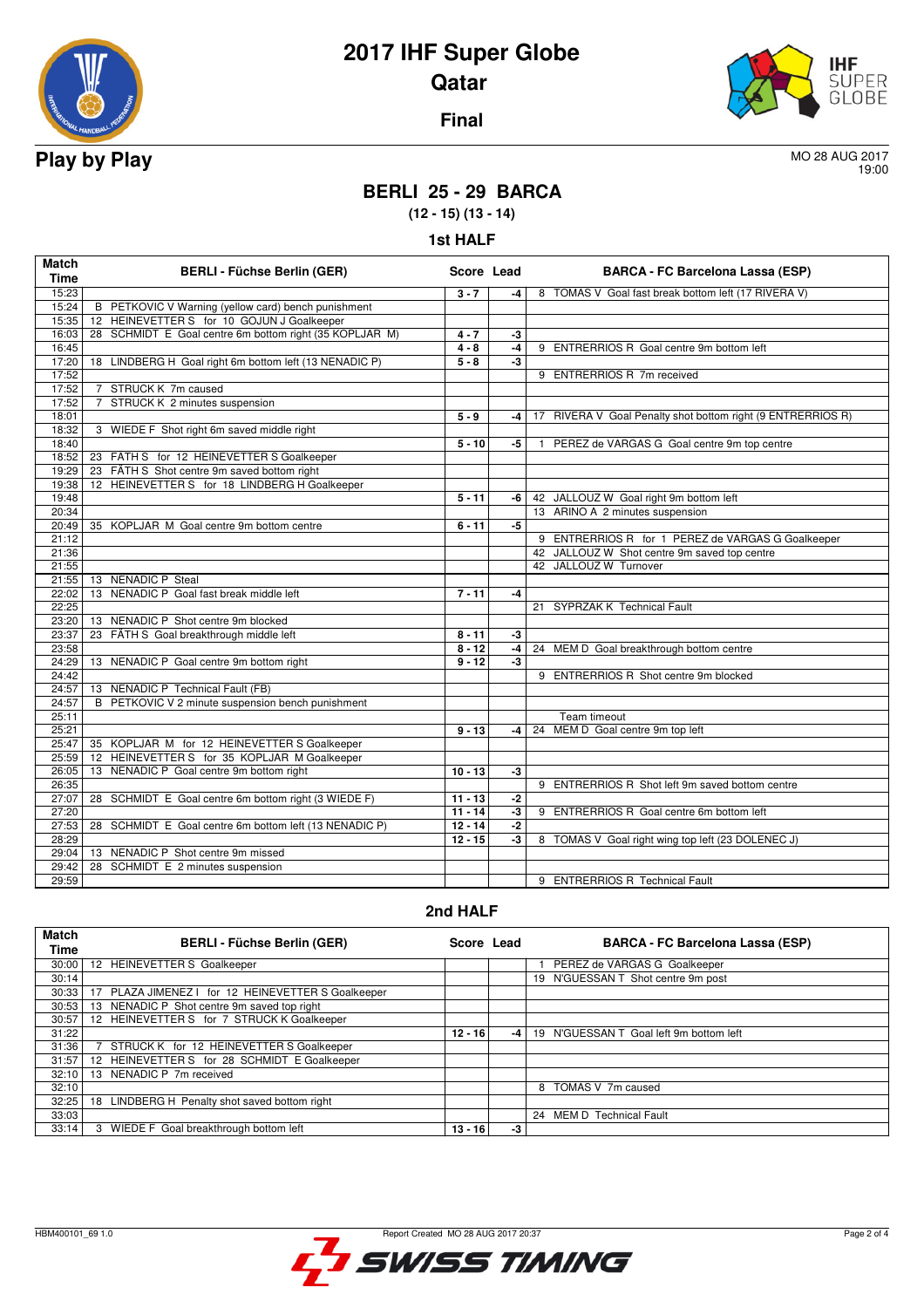

**Match**

# **2017 IHF Super Globe Qatar**

**Final**



19:00

#### **BERLI 25 - 29 BARCA**

**(12 - 15) (13 - 14) 2nd HALF**

|                                    | 2nd HALF   |                                         |
|------------------------------------|------------|-----------------------------------------|
| <b>BERLI - Füchse Berlin (GER)</b> | Score Lead | <b>BARCA - FC Barcelona Lassa (ESP)</b> |

| Time           |                                                         |           |                | <b>DATION</b> - TO Darcelona Eassa (EST)                        |
|----------------|---------------------------------------------------------|-----------|----------------|-----------------------------------------------------------------|
| 33:49          |                                                         |           |                | 19 N'GUESSAN T Shot centre 9m blocked                           |
| 34:00          |                                                         |           |                | 24 MEM D Shot left 9m blocked                                   |
| 34:00          |                                                         |           |                | 19 N'GUESSAN T 2 minutes suspension                             |
| 34:00          |                                                         |           |                | 42 JALLOUZ W for 1 PEREZ de VARGAS G Goalkeeper                 |
| 34:15          |                                                         |           |                | 1 PEREZ de VARGAS G for 8 TOMAS V Goalkeeper                    |
| 34:15          |                                                         |           |                | 8 TOMAS V for 1 PEREZ de VARGAS G Goalkeeper                    |
| 34:29          |                                                         |           |                | PEREZ de VARGAS G for 8 TOMAS V Goalkeeper                      |
| 34:29          | 35 KOPLJAR M 2 minutes suspension                       |           |                |                                                                 |
| 34:56          |                                                         |           |                | 24 MEM D Shot left 9m saved bottom right                        |
| 35:26          | 23 FÄTH S Goal breakthrough bottom left                 | $14 - 16$ | $-2$           |                                                                 |
| 35:54          |                                                         |           |                | Team timeout                                                    |
| 35:59          |                                                         |           |                | 10 SORHAINDO C for 1 PEREZ de VARGAS G Goalkeeper               |
| 36:17          |                                                         |           |                | 1 PEREZ de VARGAS G for 23 DOLENEC J Goalkeeper                 |
| 36:14          |                                                         |           |                | 24 MEM D Turnover                                               |
| 36:14          | 18 LINDBERG H Steal                                     |           |                |                                                                 |
| 36:28<br>36:36 | 18 LINDBERG H Technical Fault (FB)                      |           |                |                                                                 |
| 37:08          |                                                         |           |                | 24 MEM D Shot right 9m missed                                   |
| 37:08          | 3 WIEDE F 7m received                                   |           |                | 9 ENTRERRIOS R 7m caused                                        |
| 37:21          | 13 NENADIC P Penalty shot saved middle right            |           |                |                                                                 |
| 38:08          |                                                         |           |                | 9 ENTRERRIOS R Shot centre 9m missed                            |
| 38:21          | 3 WIEDE F Shot centre 9m post                           |           |                |                                                                 |
| 38:49          | 3 WIEDE F Goal right 6m top left (13 NENADIC P)         | $15 - 16$ | -1             |                                                                 |
| 39:09          |                                                         | $15 - 17$ |                | -2 17 RIVERA V Goal left wing top right (9 ENTRERRIOS R)        |
| 39:36          | 23 FÄTH S Shot breakthrough post                        |           |                |                                                                 |
| 39:44          |                                                         |           |                | 9 ENTRERRIOS R Shot centre 9m saved top centre                  |
| 40:13          | 3 WIEDE F Goal breakthrough middle left                 | $16 - 17$ | $-1$           |                                                                 |
| 40:24          |                                                         |           |                | 19 N'GUESSAN T Turnover                                         |
| 40:24          | 13 NENADIC P Steal                                      |           |                |                                                                 |
| 40:37          | ZACHRISSON M Goal fast break top left (3 WIEDE F)<br>21 | $17 - 17$ | $\overline{0}$ |                                                                 |
| 41:05          |                                                         |           |                | 24 MEM D Turnover                                               |
| 41:11          | 21 ZACHRISSON M Goal fast break top left (3 WIEDE F)    | $18 - 17$ | $+1$           |                                                                 |
| 41:11          |                                                         |           |                | Team timeout                                                    |
| 42:00          |                                                         | $18 - 18$ | $\mathbf{0}$   | 21 SYPRZAK K Goal centre 6m bottom left (9 ENTRERRIOS R)        |
|                |                                                         |           |                |                                                                 |
| 42:29          | 35 KOPLJAR M Shot breakthrough saved bottom left        |           |                |                                                                 |
| 43:07          |                                                         | $18 - 19$ |                | -1   19 N'GUESSAN T Goal centre 9m top left                     |
| 43:41          | 13 NENADIC P Technical Fault                            |           |                |                                                                 |
| 44:41          |                                                         |           |                | 19 N'GUESSAN T Shot centre 9m saved bottom left                 |
| 44:50          | 3 WIEDE F Technical Fault                               |           |                |                                                                 |
| 45:16          |                                                         | $18 - 20$ | -2             | 23 DOLENEC J Goal centre 9m bottom left                         |
| 45:47          |                                                         |           |                | B PASCUAL X Warning (yellow card) bench punishment              |
| 45:57          |                                                         |           |                | 21 SYPRZAK K Shot right wing saved bottom left                  |
| 46:35          |                                                         |           |                | 21 SYPRZAK K 7m received                                        |
| 46:35          | 10 GOJUN J 7m caused                                    |           |                |                                                                 |
| 46:35          |                                                         | $18 - 21$ |                | -3   17 RIVERA V Goal Penalty shot bottom centre (21 SYPRZAK K) |
| 47:10          | 3 WIEDE F Shot centre 9m missed                         |           |                |                                                                 |
| 47:53          |                                                         |           |                | 21 SYPRZAK K Technical Fault                                    |
| 48:00          | 35 KOPLJAR M Goal right 9m top left                     | $19 - 21$ | $-2$           |                                                                 |
| 49:02          |                                                         | $19 - 22$ | -3             | 21 SYPRZAK K Goal centre 6m bottom right (23 DOLENEC J)         |
|                | 49:25 13 NENADIC P Goal breakthrough top centre         | $20 - 22$ | $-2$           |                                                                 |
| 49:56          |                                                         |           |                | 23 DOLENEC J Technical Fault                                    |
| 50:57          | 3 WIEDE F Turnover                                      |           |                |                                                                 |
| 50:57          |                                                         |           |                | 27 MORROS de ARGILA V Steal                                     |
| 51:17          | 10 GOJUN J 2 minutes suspension                         |           |                |                                                                 |
| 51:41          |                                                         | $20 - 23$ | $-3$           | 17 RIVERA V Goal left wing bottom centre (19 N'GUESSAN T)       |
| 51:59          | 7 STRUCK K for 12 HEINEVETTER S Goalkeeper              |           |                |                                                                 |
| 52:34          | FÄTH S Goal breakthrough bottom centre<br>23            | $21 - 23$ | -2             |                                                                 |
| 52:43          | 12 HEINEVETTER S for 23 FÄTH S Goalkeeper               |           |                |                                                                 |
| 52:56          | ZACHRISSON M 2 minutes suspension<br>21                 |           |                |                                                                 |
| 53:16          | Team timeout                                            | $21 - 24$ | $-3$           | 8 TOMAS V Goal right wing bottom right                          |
| 53:20<br>53:50 | 18 LINDBERG H Shot centre 6m saved top centre           |           |                |                                                                 |